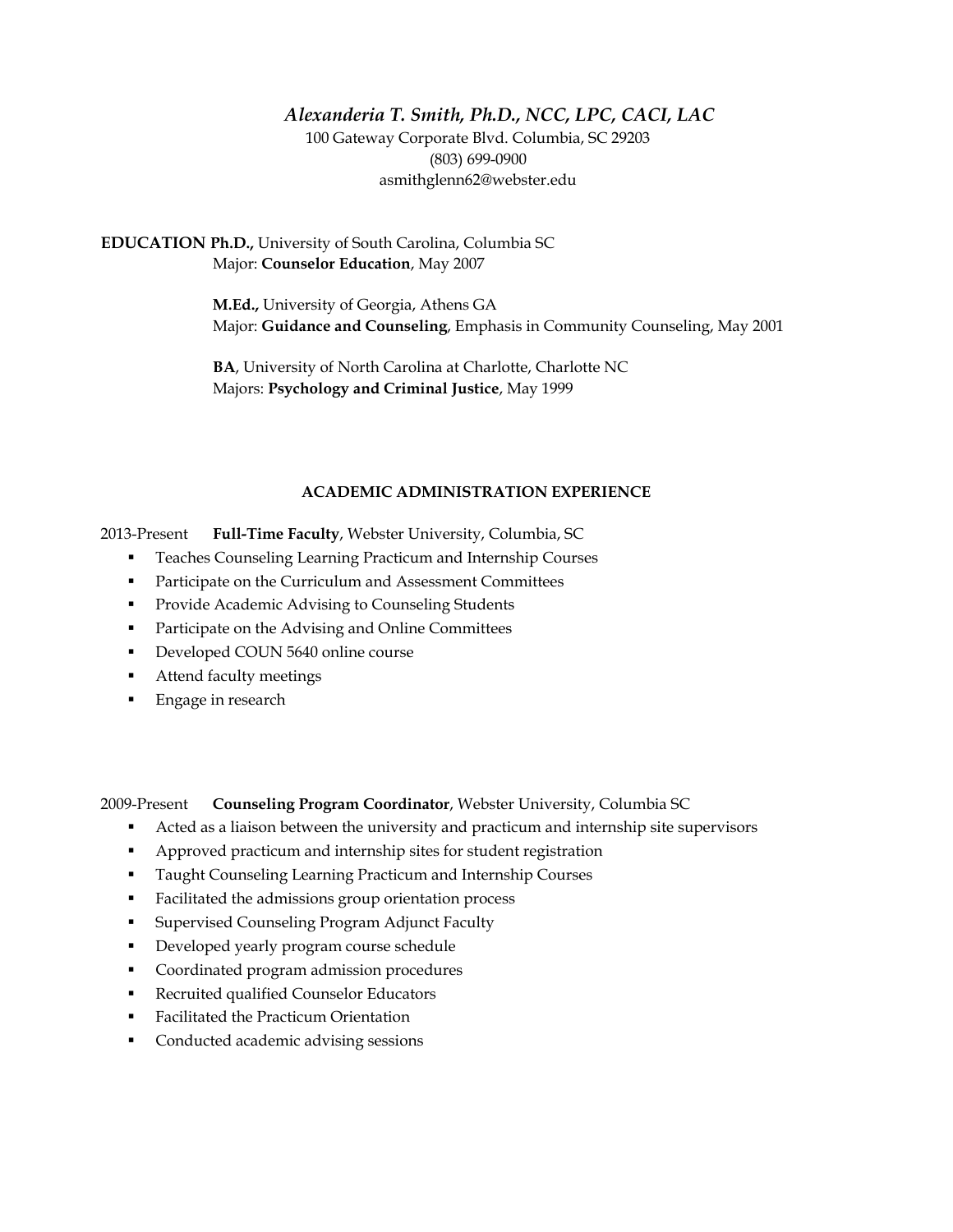# **MANAGEMENT EXPERIENCE**

# 2013-Present **South Carolina State Counseling Coordinator**, Webster University, SC

- Facilitate the consistent implementation of program requirements for statewide quality assurance
- Analyzed alumni data for South Carolina Campuses for the 2014-2015 academic year
- Approve adjunct instructors for teaching positions at the four local campuses
- Act as a liaison between the main campus and four local campuses
- Address student issues as they arise across campuses
- Chair of the Search Committee for Full-Time Faculty

# 2007-2009 **Director of Crisis Services**, Sexual Trauma Services of the Midlands, Columbia SC

- **Provided direct supervision to the Sexual Assault Services Coordinator**
- **Provided direct supervision to the Advocate Counselor**
- Maintained compliance with grant requirements
- Developed and deliver community presentations
- Participated in the after hour on call rotation
- **Completed annual grant reporting activities**
- **Facilitated weekly Clinical Team Meetings**
- Conducted individual counseling sessions
- Facilitated weekly Crisis Team Meetings
- **Screened potential Volunteer Advocates**
- **Completed psychosocial assessments**
- Provided hospital accompaniments
- Provided crisis intervention
- Maintained client database
- Answered the crisis line
- Reviewed client files

# **TEACHING EXPERIENCE**

- 2007 **Instructor**, University of South Carolina, Columbia SC
	- Provided teaching assistance for an Advanced Transcultural Course (EDCE 820)
	- Initiated feedback on students' course work and assignments
	- Facilitated group discussions on relevant course topics
	- **Presented course material**
- 

# 2006 **Instructor**, University of South Carolina, Columbia SC

- Facilitated a First Year Experience Course (University 101) for freshmen students
- Provided students with resources for study skills, time management, and wellness
- Guided group discussions related to a successful transition into college life
- Exposed students to cultural experiences and community service activities
- 2006 **Instructor**, University of South Carolina, Columbia SC
	- Co-facilitated a Counseling Theories Course (EDCE 720) for Ed.S. students
	- Conducted research on a creative teaching strategy used in the course (Transparent Counseling)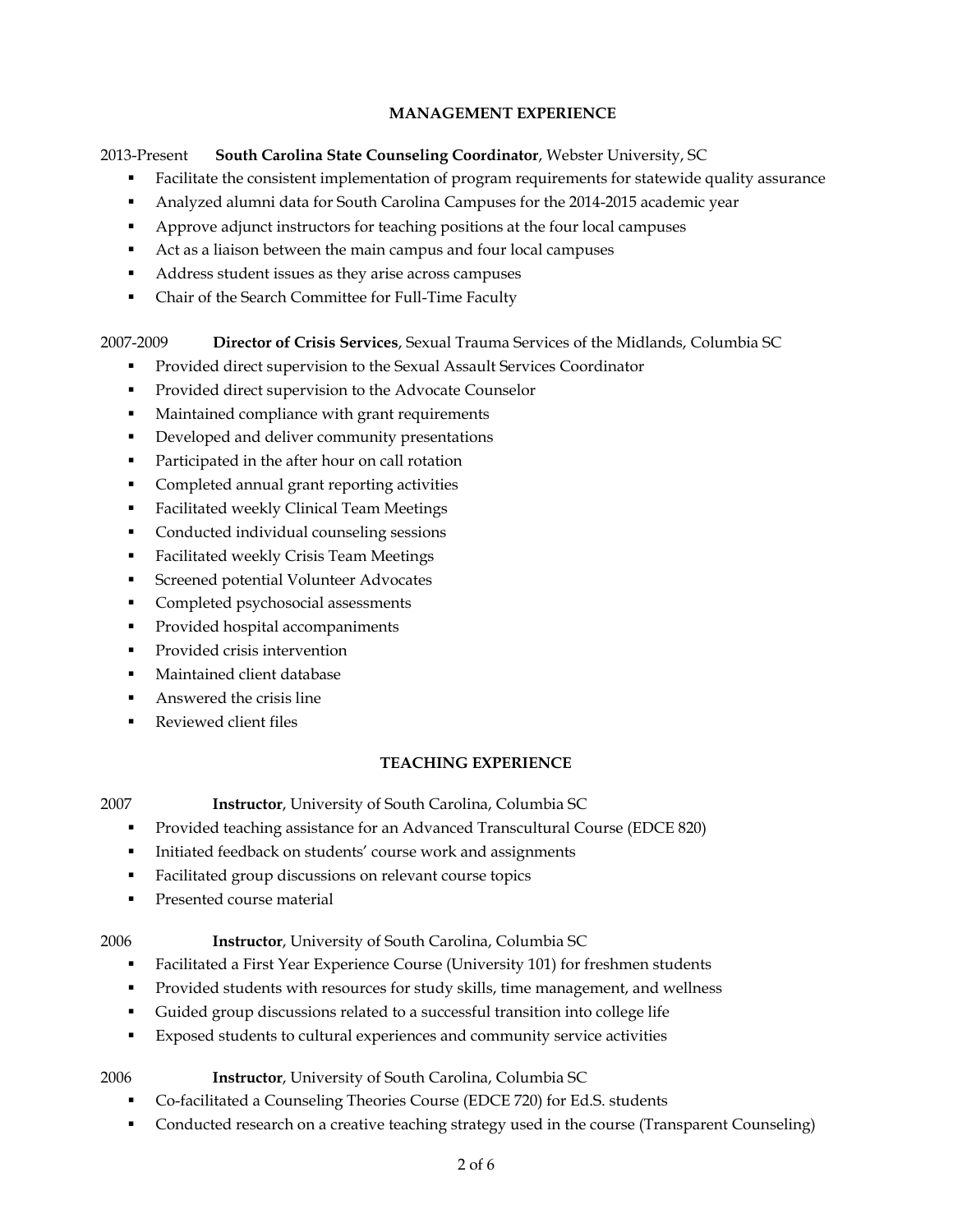**Presented course material and generated class discussions on counseling theory** Demonstrated the use of counseling theories through role plays

# 2005-2006 **Instructor**, University of South Carolina, Columbia SC

- Co-facilitated an Introduction to Communication Skills Course (EDCE 600)
- Evaluated and provided feedback on students' demonstration of the skills
- Provided instruction for students using the microskills approach
- Generated class discussion on the course material
- Created weekly lesson plans
- Developed course syllabus

# **CLINICAL SUPERVISION EXPERIENCE**

2007 **Group Counseling Observer**, University of South Carolina, Columbia, SC

- Acted as a process observer for an Ed.S. group counseling course (EDCE 601)
- Provided feedback on the group counseling process for Ed.S. students
- Completed weekly written summaries of the group's progress
- 2006 **Clinical Supervisor**, University of South Carolina, Columbia, SC
	- **Provided clinical supervision for Ed.S. students**
	- Worked with students on counseling theory application
	- Critiqued and assessed students' counseling skill growth
	- Reviewed audiotapes and videotapes of students' counseling sessions
	- Assisted students with case conceptualization
	- Evaluated client case notes

# **COUNSELING EXPERIENCE**

- 2005 **Counseling Practicum Student**, Epworth Children's Home, Columbia SC
	- Facilitated family therapy sessions for residents of the facility and their families
	- Completed weekly progress notes and case conceptualization forms on counseling services rendered to clients and their families
	- Provided case management services on behalf of clients and their families

# 2001-2004 **Clinical Counselor**, William J. McCord Adolescent Treatment Facility, Orangeburg SC

- **Performed individual, family, and group counseling along with case management for clients**
- Developed and facilitated Emotional Control and Personal Power Groups
- Assessed adolescents for alcohol and other drug abuse treatment needs
- Worked with clients to develop treatment plan goals and objectives **•** Provided clinical assistance for fellow clinicians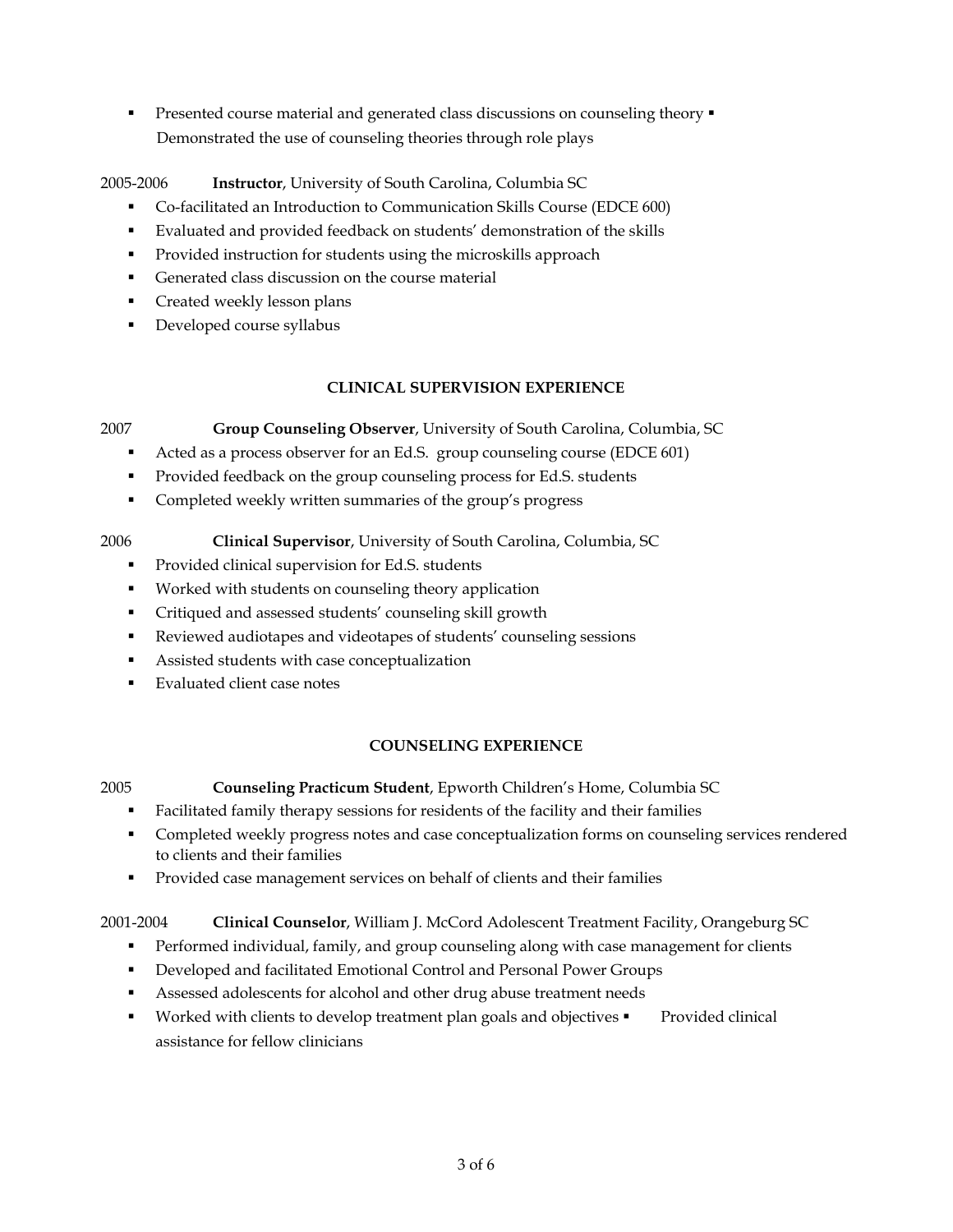- 2001 **Counseling Intern**, G.I.R.L.S. Project (**G**aining **I**nsight into **R**elationships for **L**ife **L**ong **S**uccess), Athens GA
	- Co-facilitated group counseling sessions for adolescent girls on issues related to career goals, anger management, alcohol and other drug use, grief and loss, and teen pregnancy
	- Administered and scored psychological measures for research data collection
	- Organized data collection of teacher evaluations and clients' school records
	- Served as a liaison between the project and area schools
- 2000 **Counseling Intern**, Juvenile Counseling and Assessment Program (JCAP), Athens GA
	- **Facilitated group counseling sessions on anger management, drug and alcohol use, family relations,** and an array of other issues concerning juvenile offenders
	- Provided individual counseling for juvenile offenders who were on probation, and detained at the Regional Youth Detention Center
	- Administered and scored various psychological measures

# **ACADEMIC ASSISTANTSHIP POSITIONS**

2005-2007 Continuing Education Credit Programs at the University of South Carolina, Columbia SC

- Empowered students with information regarding academic opportunities
- Facilitated staff training for new graduate assistants
- Assisted students with registration procedures
- **Provided academic advising for students**

2004 Counselor Education Department at the University of South Carolina, Columbia SC

- Conducted literature reviews on topics related to the field of Counselor Education
- Worked with administrative assistant on completing quality assurance tasks
- Partnered with professors in class preparation and organizing course materials
- Provided feedback on progress notes for Ed.S. internship students  $\blacksquare$  Assisted faculty with research projects and tasks
- 2000 Academic Learning Center at the University of Georgia, Athens GA
	- Administered the Keirsey Personality Inventory and the Georgia Career Information System Inventory to students and assisted them with interpreting the results
	- Facilitated weekly academic programs for students on time management, relaxation skills, test anxiety, and study skills
	- Worked with students on an individual basis to address academic concerns and difficulties
- 1998 Psychology Department at the University of North Carolina, Charlotte NC
	- Advised psychology students on university degree requirements  $\blacksquare$ Assisted students with preparing for a career path in Psychology
	- Provided information sources pertaining to graduate school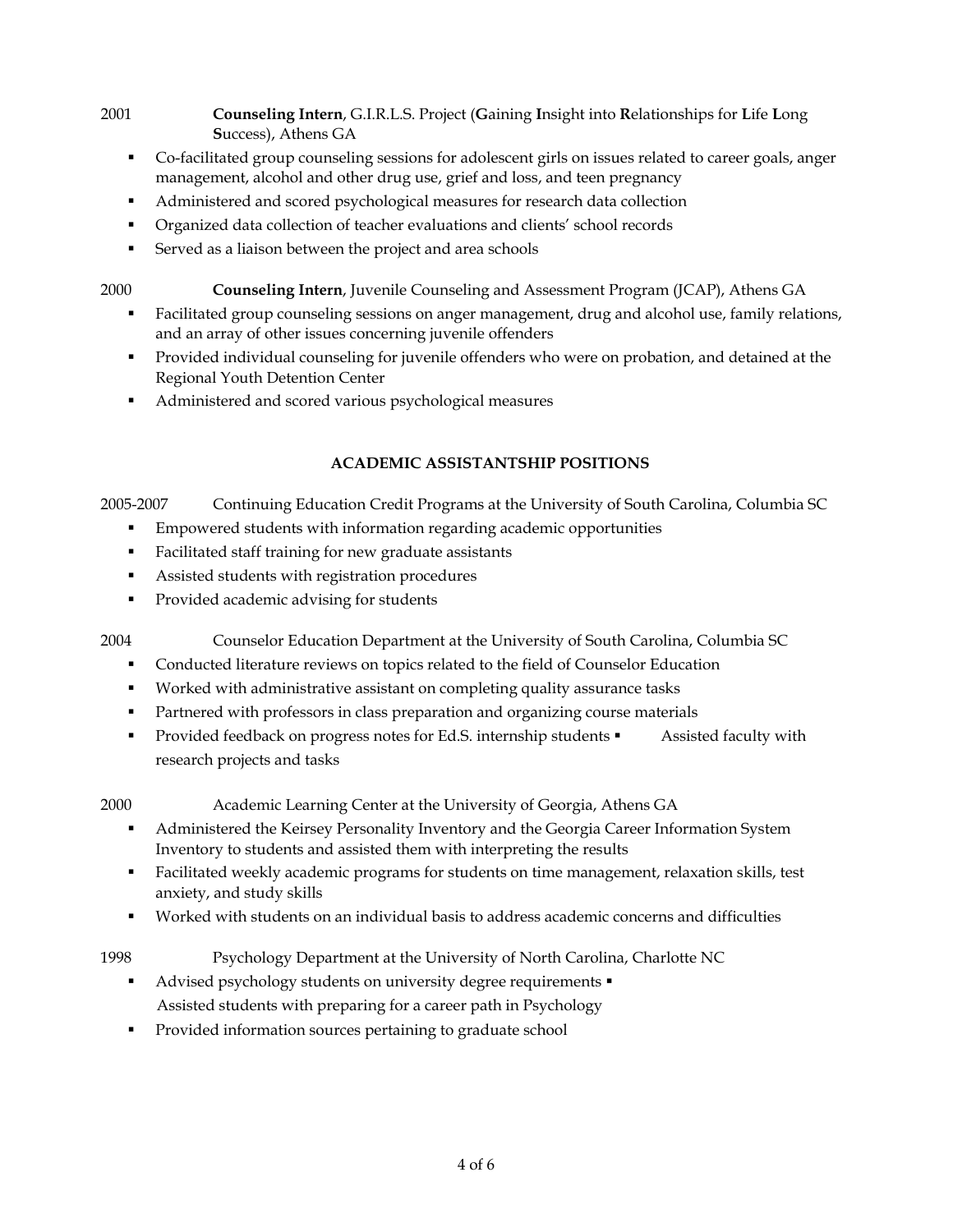#### **RESEARCH INTERESTS**

Alcohol and Other Drug Abuse Counseling, Counseling Supervision, Counselor Education, Feminist Theory, Multicultural Counseling

### **MANUSCRIPTS**

- George, R., & Smith, A. (2020). Nightmare on Black Magic Street: The reality of staying woke. In Matias, C.E. (Ed.), *Surviving Becky(s): Pedagogies for deconstructing whiteness and gender*. Lanham, MD: Lexington Books.
- Smith, A., & George, R. (2019). Black girl glare. In Culbreth, D., Jung, J., & Murti, L. (Eds.), *Our voices our stories: An anthology of writings advancing, celebrating, embracing and empowering girls and women of color.* Jersey City, NJ: Complexity Publishing, Inc.
- George, R., & Smith, A. (2019). How I got over: Tales of triumph and truth from black women educators. In Jefferies, R. (Ed.), *Queen Mothers: Articulating the spirit of black women teacher leaders*. Charlotte, NC: Information Age Publishing Inc.
- Colistra, A., & Smith, A. (2017). Patterns of Loss and Grief in Treating Alcohol Use Disorders: An Integration of 12 Steps and Stages of Grief Approaches. *Alcoholism Treatment Quarterly 35 (2),*  179-182.
- Smith, A.T. (2015). Career choice influences: The self-efficacy profiles of counseling students. *VISTAS 2015.* [http://www.counseling.org/docs/default-source/vistas/career-choice-influences-the-self-efficacy](http://www.counseling.org/docs/default-source/vistas/career-choice-influences-the-self-efficacy-) profiles-of-counseling-students
- Dollarhide, C.T., Smith, A.T., Lemberger, M.E. (2007). Counseling made transparent: Pedagogy for a counseling theories class. *Counselor Education and Supervision, 46* (4), 242-253.
- Dollarhide, C.T., Smith, A.T., Lemberger, M.E. (2007). Critical incidents in the development of supportive principals: Facilitating school counselor-principal relationships. *Professional School Counseling, 10* (4), 360-369.
- Smith, A.T. (2007). Feminist family counseling: The past, present, and future waves of family feminism. *African American Professors Program 2007 Monograph Series*, 159-172.
- Smith, A.T. (2006). An integrated approach to counselor supervision: The discrimination model from the feminist perspective. *African American Professors Program 2006 Monograph Series*, 142-154.

### **PRESENTATIONS**

- 2021 "Challenging Racism in the Counseling Profession One Course at a Time" South Carolina Counseling Association Virtual Conference "When Karen is your Coworker: Managing Peer Policing in the Academy" National Cross-Cultural Counseling and Education Conference for Research, Action, and Change
- 2020 "Black Girl Glare: Uplifting and Edifying your Sister" Faculty Women of Color in the Academy Virtual Conference
- 2019 "Black Girl Glare: Uplifting and Edifying your Sister" Cross Cultural Counseling and Education Conference for Research, Action, and Change in Savannah, Georgia
- 2018 "Get Out Survival Guide: Transcending from your sunken place" Cross Cultural Counseling and Education Conference for Research, Action, and Change in Savannah, Georgia
- 2017 "Guide to Creating Your Happy" South Carolina Counseling Association Conference in Isle of Palms, South Carolina
- 2016 "Mindfulness Moments: Managing Micro-Aggressions with Innovation Interventions" American Counseling Association Conference in Montreal, Canada